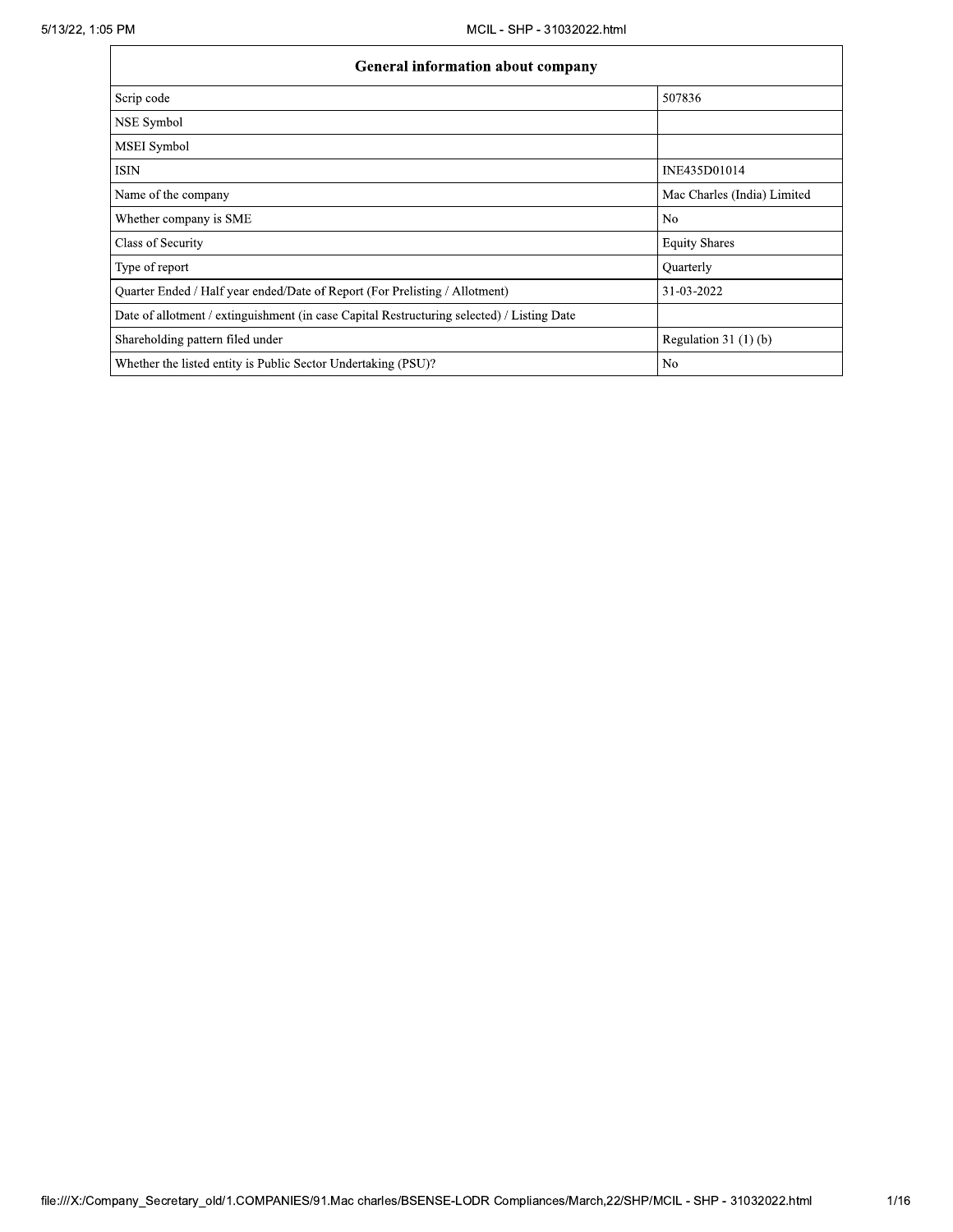|                 | <b>Declaration</b>                                                                        |                |                                |                       |                             |  |  |  |  |
|-----------------|-------------------------------------------------------------------------------------------|----------------|--------------------------------|-----------------------|-----------------------------|--|--|--|--|
| Sr.<br>No.      | Particular                                                                                | Yes/No         | Promoter and<br>Promoter Group | Public<br>shareholder | Non Promoter-<br>Non Public |  |  |  |  |
| 1               | Whether the Listed Entity has issued any partly paid up shares?                           | N <sub>o</sub> | N <sub>o</sub>                 | N <sub>0</sub>        | N <sub>o</sub>              |  |  |  |  |
| $\overline{2}$  | Whether the Listed Entity has issued any Convertible Securities<br>Ω                      | N <sub>o</sub> | No                             | N <sub>0</sub>        | N <sub>0</sub>              |  |  |  |  |
| 3               | Whether the Listed Entity has issued any Warrants?                                        | N <sub>0</sub> | N <sub>0</sub>                 | N <sub>0</sub>        | N <sub>0</sub>              |  |  |  |  |
| $\overline{4}$  | Whether the Listed Entity has any shares against which<br>depository receipts are issued? | N <sub>o</sub> | N <sub>0</sub>                 | N <sub>o</sub>        | N <sub>0</sub>              |  |  |  |  |
| 5               | Whether the Listed Entity has any shares in locked-in?                                    | N <sub>o</sub> | No                             | No                    | N <sub>0</sub>              |  |  |  |  |
| 6               | Whether any shares held by promoters are pledge or otherwise<br>encumbered?               | Yes            | Yes                            |                       |                             |  |  |  |  |
| $7\phantom{.0}$ | Whether company has equity shares with differential voting<br>rights?                     | N <sub>o</sub> | N <sub>0</sub>                 | N <sub>o</sub>        | N <sub>o</sub>              |  |  |  |  |
| 8               | Whether the listed entity has any significant beneficial owner?                           | N <sub>o</sub> |                                |                       |                             |  |  |  |  |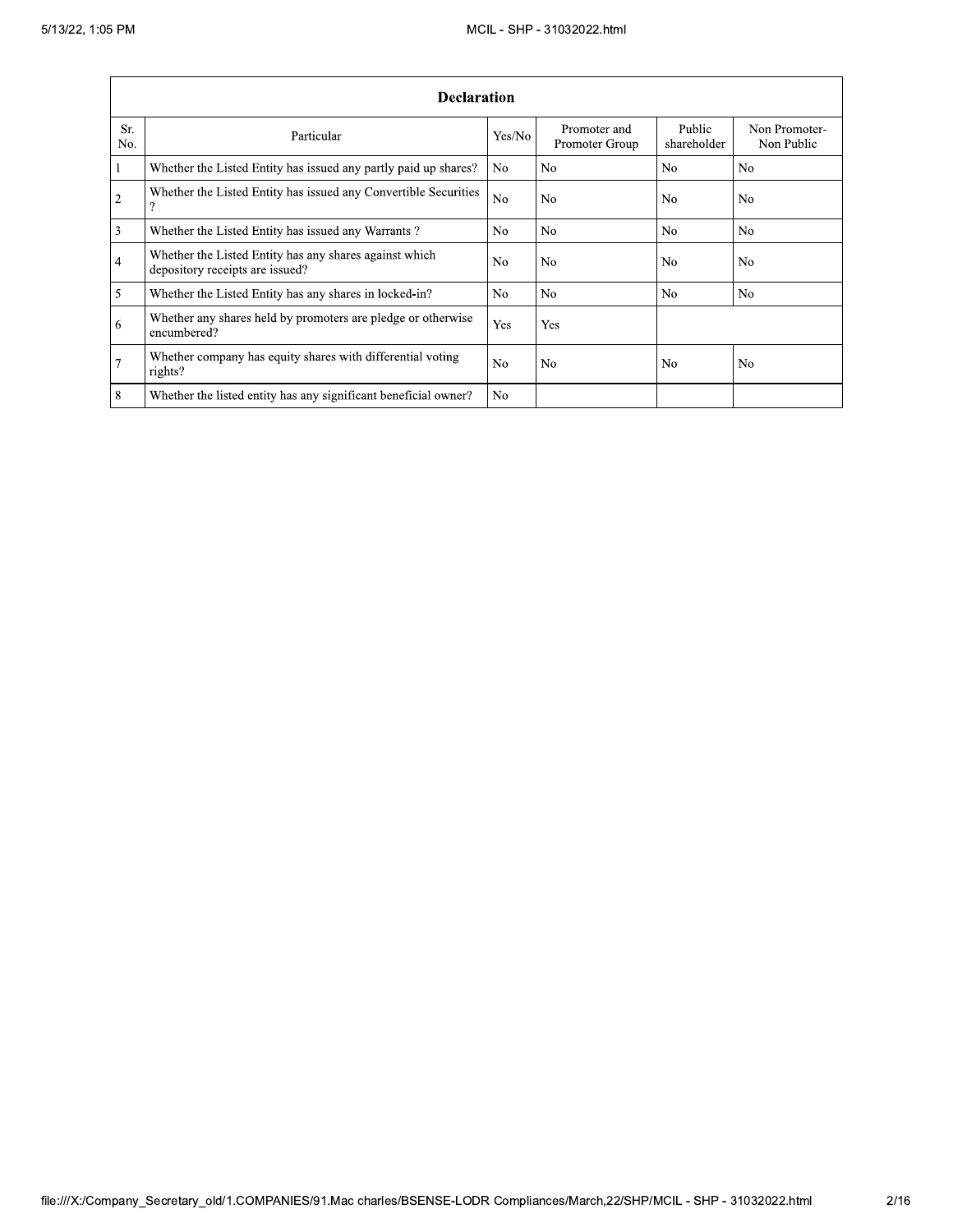|                 | $v$ williams.<br>statement notaing or specified securities |              |                      |                             |                          |                              |                                        |                                                                  |               |                           |                     |
|-----------------|------------------------------------------------------------|--------------|----------------------|-----------------------------|--------------------------|------------------------------|----------------------------------------|------------------------------------------------------------------|---------------|---------------------------|---------------------|
|                 | Category                                                   | Nos. Of      | No. of<br>fully paid | No. Of<br>Partly<br>paid-up | No. Of<br>shares         | Total nos.<br>shares         | Shareholding as a<br>% of total no. of | Number of Voting Rights held in each<br>class of securities (IX) |               |                           |                     |
| Category<br>(1) | of<br>shareholder                                          | shareholders | up equity            | equity                      | underlying<br>Depository | held (VII)                   | shares (calculated<br>as per SCRR,     |                                                                  |               | No of Voting (XIV) Rights | Total as a          |
|                 | (II)                                                       | (III)        | shares<br>held (IV)  | shares<br>held<br>(V)       | Receipts<br>(VI)         | $= (IV) +$<br>$(V)$ + $(VI)$ | 1957) (VIII) As a<br>% of $(A+B+C2)$   | Class<br>eg: $X$                                                 | Class<br>eg:y | Total                     | $%$ of<br>$(A+B+C)$ |
| (A)             | Promoter<br>&<br>Promoter<br>Group                         | 3            | 9825787              |                             |                          | 9825787                      | 75                                     | 9825787                                                          |               | 9825787                   | 100                 |
| (B)             | Public                                                     | 8065         | 3275265              |                             |                          | 3275265                      | 25                                     | $\theta$                                                         |               | $\theta$                  | $\theta$            |
| (C)             | Non<br>Promoter-<br>Non Public                             |              |                      |                             |                          |                              |                                        |                                                                  |               |                           |                     |
| (C1)            | Shares<br>underlying<br><b>DRs</b>                         |              |                      |                             |                          |                              |                                        |                                                                  |               |                           |                     |
| (C2)            | Shares held<br>by<br>Employee<br><b>Trusts</b>             |              |                      |                             |                          |                              |                                        |                                                                  |               |                           |                     |
|                 | Total                                                      | 8068         | 13101052             |                             |                          | 13101052                     | 100                                    | 9825787                                                          |               | 9825787                   | 100                 |

## Table I - Summary Statement holding of specified securities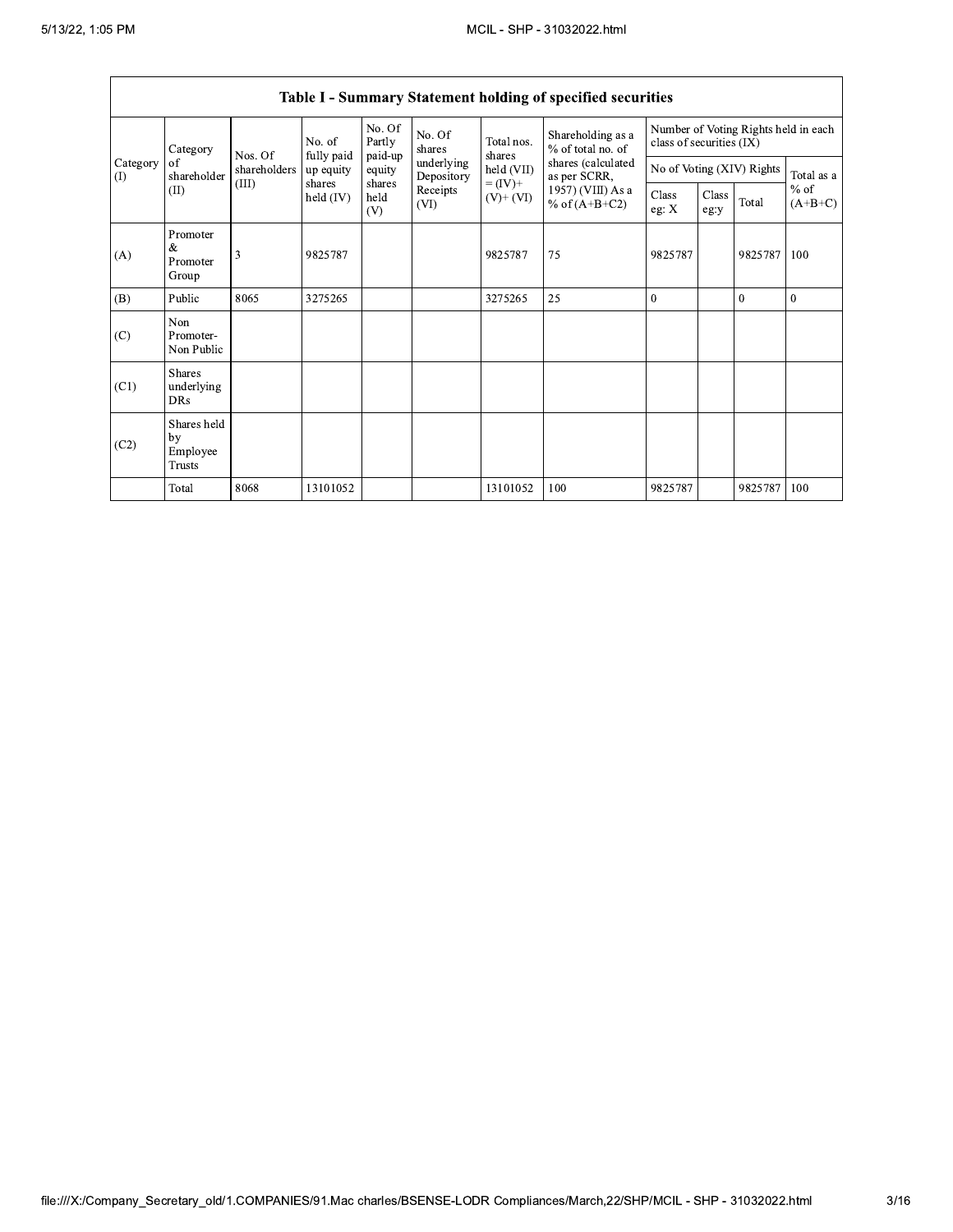|                 | Table I - Summary Statement holding of specified securities |                                                 |                                                  |                                                           |                                                                                                              |                                        |                                                         |                                                                     |                                                         |                                         |
|-----------------|-------------------------------------------------------------|-------------------------------------------------|--------------------------------------------------|-----------------------------------------------------------|--------------------------------------------------------------------------------------------------------------|----------------------------------------|---------------------------------------------------------|---------------------------------------------------------------------|---------------------------------------------------------|-----------------------------------------|
|                 | Category                                                    | No. Of<br>Shares<br>Underlying                  | No. of<br>Shares                                 | No. Of Shares<br>Underlying<br>Outstanding<br>convertible | Shareholding, as a<br>% assuming full<br>conversion of<br>convertible                                        | Number of<br>Locked in<br>shares (XII) |                                                         | Number of<br>Shares pledged<br>or otherwise<br>encumbered<br>(XIII) |                                                         | Number of<br>equity shares              |
| Category<br>(1) | of<br>shareholder<br>(II)                                   | Outstanding<br>convertible<br>securities<br>(X) | Underlying<br>Outstanding<br>Warrants<br>$(X_i)$ | securities and<br>No. Of<br>Warrants (Xi)<br>(a)          | securities (as a<br>percentage of<br>diluted share<br>capital) $(XI)$ =<br>(VII)+(X) As a %<br>of $(A+B+C2)$ | No.<br>(a)                             | As a<br>$%$ of<br>total<br><b>Shares</b><br>held<br>(b) | No. (a)                                                             | As a<br>$%$ of<br>total<br><b>Shares</b><br>held<br>(b) | held in<br>dematerialized<br>form (XIV) |
| (A)             | Promoter<br>&<br>Promoter<br>Group                          |                                                 |                                                  |                                                           | 75                                                                                                           |                                        |                                                         | 9616952                                                             | 97.87                                                   | 9825787                                 |
| (B)             | Public                                                      |                                                 |                                                  |                                                           | 25                                                                                                           |                                        |                                                         |                                                                     |                                                         | 2802535                                 |
| (C)             | Non<br>Promoter-<br>Non Public                              |                                                 |                                                  |                                                           |                                                                                                              |                                        |                                                         |                                                                     |                                                         |                                         |
| (C1)            | <b>Shares</b><br>underlying<br><b>DRs</b>                   |                                                 |                                                  |                                                           |                                                                                                              |                                        |                                                         |                                                                     |                                                         |                                         |
| (C2)            | Shares held<br>by<br>Employee<br>Trusts                     |                                                 |                                                  |                                                           |                                                                                                              |                                        |                                                         |                                                                     |                                                         |                                         |
|                 | Total                                                       |                                                 |                                                  |                                                           | 100                                                                                                          |                                        |                                                         | 9616952                                                             | 73.41                                                   | 12628322                                |

٦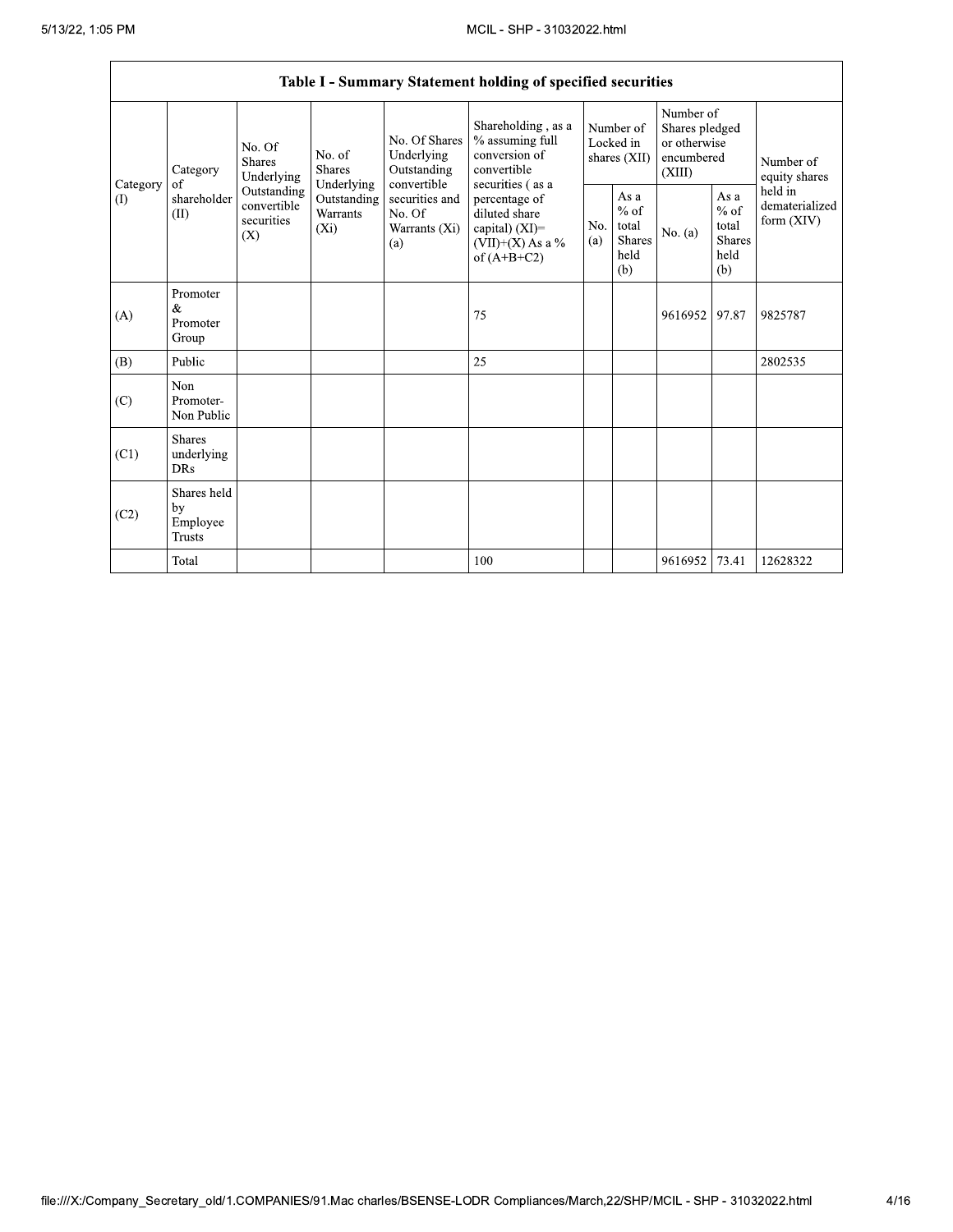|                                                                                             | Table II - Statement showing shareholding pattern of the Promoter and Promoter Group                                |                                  |                                             |                                 |                                    |                             |                                              |                               |               |                                 |                           |
|---------------------------------------------------------------------------------------------|---------------------------------------------------------------------------------------------------------------------|----------------------------------|---------------------------------------------|---------------------------------|------------------------------------|-----------------------------|----------------------------------------------|-------------------------------|---------------|---------------------------------|---------------------------|
|                                                                                             |                                                                                                                     |                                  |                                             | No.<br><b>Of</b>                | No. Of                             | Total nos.                  | Shareholding<br>as a % of total              | each class of securities (IX) |               | Number of Voting Rights held in |                           |
| Sr.                                                                                         | Category & Name<br>of the<br>Shareholders (I)                                                                       | Nos. Of<br>shareholders<br>(III) | No. of<br>fully paid<br>up equity<br>shares | Partly<br>paid-<br>up<br>equity | shares<br>underlying<br>Depository | shares<br>held<br>$(VII) =$ | no. of shares<br>(calculated as<br>per SCRR, | No of Voting (XIV) Rights     |               |                                 | Total<br>as a %<br>of     |
|                                                                                             |                                                                                                                     |                                  | held (IV)                                   | shares<br>held<br>(V)           | Receipts<br>(VI)                   | $(IV)+$<br>$(V)+(VI)$       | 1957) (VIII)<br>As a % of<br>$(A+B+C2)$      | Class eg:<br>X                | Class<br>eg:y | Total                           | Total<br>Voting<br>rights |
| A                                                                                           | Table II - Statement showing shareholding pattern of the Promoter and Promoter Group                                |                                  |                                             |                                 |                                    |                             |                                              |                               |               |                                 |                           |
| (1)                                                                                         | Indian                                                                                                              |                                  |                                             |                                 |                                    |                             |                                              |                               |               |                                 |                           |
| (a)                                                                                         | Individuals/Hindu<br>undivided Family                                                                               | 1                                | 48835                                       |                                 |                                    | 48835                       | 0.37                                         | 48835                         |               | 48835                           | 0.5                       |
| (d)                                                                                         | Any Other<br>(specify)                                                                                              | $\mathbf{1}$                     | 9616952                                     |                                 |                                    | 9616952                     | 73.41                                        | 9616952                       |               | 9616952                         | 97.87                     |
| Sub-Total<br>(A)(1)                                                                         |                                                                                                                     | $\boldsymbol{2}$                 | 9665787                                     |                                 |                                    | 9665787                     | 73.78                                        | 9665787                       |               | 9665787                         | 98.37                     |
| (2)                                                                                         | Foreign                                                                                                             |                                  |                                             |                                 |                                    |                             |                                              |                               |               |                                 |                           |
| (a)                                                                                         | Individuals<br>(NonResident<br>Individuals/<br>Foreign<br>Individuals)                                              | 1                                | 160000                                      |                                 |                                    | 160000                      | 1.22                                         | 160000                        |               | 160000                          | 1.63                      |
| Sub-Total<br>(A)(2)                                                                         |                                                                                                                     | 1                                | 160000                                      |                                 |                                    | 160000                      | 1.22                                         | 160000                        |               | 160000                          | 1.63                      |
| Total<br>Shareholding<br>of Promoter<br>and Promoter<br>Group $(A)=$<br>$(A)(1)+(A)$<br>(2) |                                                                                                                     | 3                                | 9825787                                     |                                 |                                    | 9825787                     | 75                                           | 9825787                       |               | 9825787                         | 100                       |
| $\, {\bf B}$                                                                                | Table III - Statement showing shareholding pattern of the Public shareholder                                        |                                  |                                             |                                 |                                    |                             |                                              |                               |               |                                 |                           |
| (1)                                                                                         | Institutions                                                                                                        |                                  |                                             |                                 |                                    |                             |                                              |                               |               |                                 |                           |
| (f)                                                                                         | Financial<br>Institutions/<br><b>Banks</b>                                                                          | $\mathfrak{Z}$                   | 3200                                        |                                 |                                    | 3200                        | 0.02                                         | $\boldsymbol{0}$              |               | $\boldsymbol{0}$                | $\boldsymbol{0}$          |
| Sub-Total<br>(B)(1)                                                                         |                                                                                                                     | 3                                | 3200                                        |                                 |                                    | 3200                        | 0.02                                         | $\mathbf{0}$                  |               | $\mathbf{0}$                    | $\mathbf{0}$              |
| (3)                                                                                         | Non-institutions                                                                                                    |                                  |                                             |                                 |                                    |                             |                                              |                               |               |                                 |                           |
| (a(i))                                                                                      | Individuals -<br>i.Individual<br>shareholders<br>holding nominal<br>share capital up to<br>Rs. 2 lakhs.             | 7786                             | 1212038                                     |                                 |                                    | 1212038                     | 9.25                                         | $\boldsymbol{0}$              |               | $\boldsymbol{0}$                | $\boldsymbol{0}$          |
| (a(ii))                                                                                     | Individuals - ii.<br>Individual<br>shareholders<br>holding nominal<br>share capital in<br>excess of Rs. 2<br>lakhs. | 12                               | 444081                                      |                                 |                                    | 444081                      | 3.39                                         | $\mathbf{0}$                  |               | $\mathbf{0}$                    | $\mathbf{0}$              |
| (e)                                                                                         | Any Other<br>(specify)                                                                                              | 264                              | 1615946                                     |                                 |                                    | 1615946                     | 12.33                                        | $\bf{0}$                      |               | $\overline{0}$                  | $\boldsymbol{0}$          |
| Sub-Total<br>(B)(3)                                                                         |                                                                                                                     | 8062                             | 3272065                                     |                                 |                                    | 3272065                     | 24.98                                        | $\mathbf{0}$                  |               | $\mathbf{0}$                    | $\boldsymbol{0}$          |
| <b>Total Public</b><br>Shareholding<br>$(B)= (B)(1) +$<br>$(B)(2)+(B)$<br>(3)               |                                                                                                                     | 8065                             | 3275265                                     |                                 |                                    | 3275265                     | 25                                           | $\boldsymbol{0}$              |               | $\mathbf{0}$                    | $\boldsymbol{0}$          |
| $\mathbf C$                                                                                 | Table IV - Statement showing shareholding pattern of the Non Promoter- Non Public shareholder                       |                                  |                                             |                                 |                                    |                             |                                              |                               |               |                                 |                           |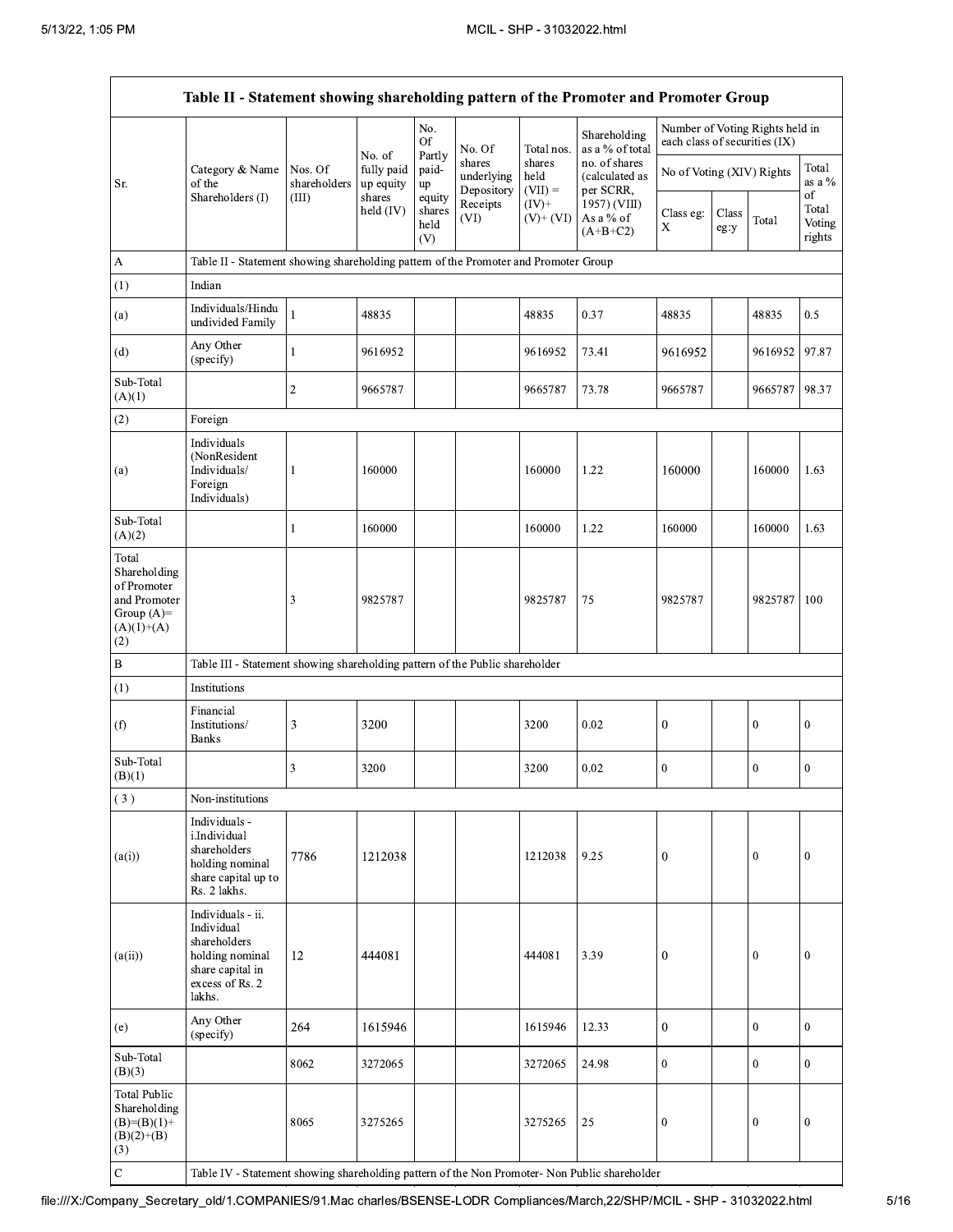## MCIL - SHP - 31032022.html

| Total<br>$A+B+C2$ ) | 8068 | 131010521 |  | 13101052 | 100 | 9825787 | 9825787 | 100 |
|---------------------|------|-----------|--|----------|-----|---------|---------|-----|
| Total<br>$(A+B+C)$  | 8068 | 13101052  |  | 13101052 | 100 | 9825787 | 9825787 | 100 |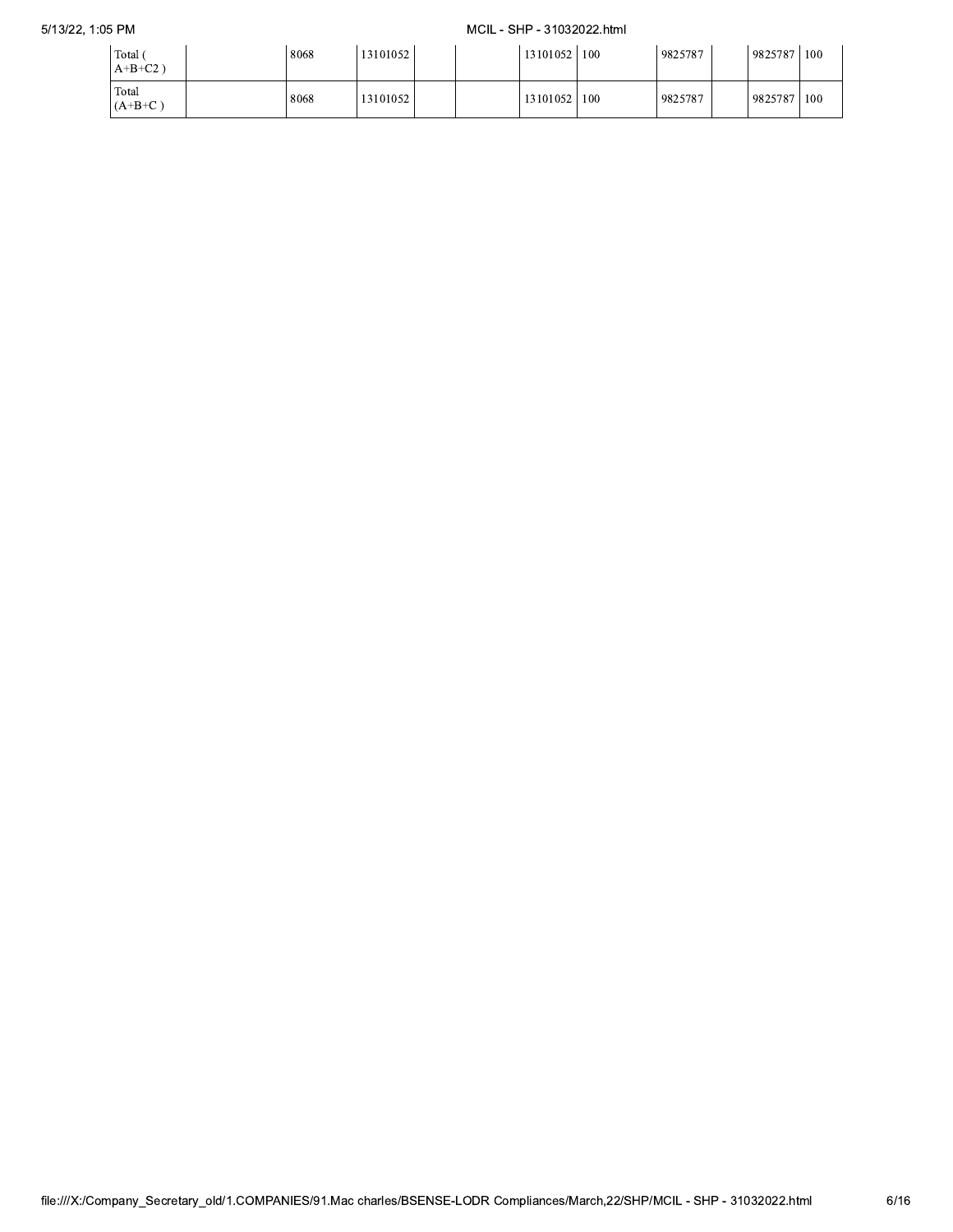| Table II - Statement showing shareholding pattern of the Promoter and Promoter Group    |                                                 |                                       |                                                                  |                                                                                                                                                                                  |            |                                                            |                                                                     |                                                  |                                         |
|-----------------------------------------------------------------------------------------|-------------------------------------------------|---------------------------------------|------------------------------------------------------------------|----------------------------------------------------------------------------------------------------------------------------------------------------------------------------------|------------|------------------------------------------------------------|---------------------------------------------------------------------|--------------------------------------------------|-----------------------------------------|
|                                                                                         | No. Of<br><b>Shares</b><br>Underlying           | No. of<br><b>Shares</b><br>Underlying | No. Of Shares<br>Underlying<br>Outstanding                       | Shareholding , as a $\%$<br>assuming full conversion<br>of convertible securities (<br>as a percentage of diluted<br>share capital) (XI)=<br>$(VII)+(X)$ As a % of<br>$(A+B+C2)$ |            | Number of<br>Locked in<br>shares $(XII)$                   | Number of<br>Shares pledged<br>or otherwise<br>encumbered<br>(XIII) |                                                  | Number of<br>equity shares              |
| Sr.                                                                                     | Outstanding<br>convertible<br>securities<br>(X) | Outstanding<br>Warrants<br>$(X_i)$    | convertible<br>securities and<br>No. Of Warrants<br>$(Xi)$ $(a)$ |                                                                                                                                                                                  | No.<br>(a) | As $\mathbf a$<br>$%$ of<br>total<br>Shares<br>held<br>(b) | No. (a)                                                             | As a<br>$%$ of<br>total<br>Shares<br>held<br>(b) | held in<br>dematerialized<br>form (XIV) |
| A                                                                                       |                                                 |                                       |                                                                  | Table II - Statement showing shareholding pattern of the Promoter and Promoter Group                                                                                             |            |                                                            |                                                                     |                                                  |                                         |
| (1)                                                                                     | Indian                                          |                                       |                                                                  |                                                                                                                                                                                  |            |                                                            |                                                                     |                                                  |                                         |
| (a)                                                                                     |                                                 |                                       |                                                                  | 0.37                                                                                                                                                                             |            |                                                            | $\mathbf{0}$                                                        | $\mathbf{0}$                                     | 48835                                   |
| (d)                                                                                     |                                                 |                                       |                                                                  | 73.41                                                                                                                                                                            |            |                                                            | 9616952                                                             | 100                                              | 9616952                                 |
| Sub-Total (A)<br>(1)                                                                    |                                                 |                                       |                                                                  | 73.78                                                                                                                                                                            |            |                                                            | 9616952                                                             | 99.49                                            | 9665787                                 |
| (2)                                                                                     | Foreign                                         |                                       |                                                                  |                                                                                                                                                                                  |            |                                                            |                                                                     |                                                  |                                         |
| (a)                                                                                     |                                                 |                                       |                                                                  | 1.22                                                                                                                                                                             |            |                                                            | $\boldsymbol{0}$                                                    | $\boldsymbol{0}$                                 | 160000                                  |
| Sub-Total (A)<br>(2)                                                                    |                                                 |                                       |                                                                  | 1.22                                                                                                                                                                             |            |                                                            | $\mathbf{0}$                                                        | $\mathbf{0}$                                     | 160000                                  |
| Total<br>Shareholding<br>of Promoter<br>and Promoter<br>Group $(A)=$<br>$(A)(1)+(A)(2)$ |                                                 |                                       |                                                                  | 75                                                                                                                                                                               |            |                                                            | 9616952                                                             | 97.87                                            | 9825787                                 |
| $\, {\bf B}$                                                                            |                                                 |                                       |                                                                  | Table III - Statement showing shareholding pattern of the Public shareholder                                                                                                     |            |                                                            |                                                                     |                                                  |                                         |
| (1)                                                                                     | Institutions                                    |                                       |                                                                  |                                                                                                                                                                                  |            |                                                            |                                                                     |                                                  |                                         |
| (f)                                                                                     |                                                 |                                       |                                                                  | 0.02                                                                                                                                                                             |            |                                                            |                                                                     |                                                  | $\mathbf{0}$                            |
| Sub-Total (B)<br>(1)                                                                    |                                                 |                                       |                                                                  | 0.02                                                                                                                                                                             |            |                                                            |                                                                     |                                                  | $\boldsymbol{0}$                        |
| (3)                                                                                     | Non-institutions                                |                                       |                                                                  |                                                                                                                                                                                  |            |                                                            |                                                                     |                                                  |                                         |
| (a(i))                                                                                  |                                                 |                                       |                                                                  | 9.25                                                                                                                                                                             |            |                                                            |                                                                     |                                                  | 843376                                  |
| (a(ii))                                                                                 |                                                 |                                       |                                                                  | 3.39                                                                                                                                                                             |            |                                                            |                                                                     |                                                  | 366713                                  |
| (e)                                                                                     |                                                 |                                       |                                                                  | 12.33                                                                                                                                                                            |            |                                                            |                                                                     |                                                  | 1592446                                 |
| Sub-Total (B)<br>(3)                                                                    |                                                 |                                       |                                                                  | 24.98                                                                                                                                                                            |            |                                                            |                                                                     |                                                  | 2802535                                 |
| <b>Total Public</b><br>Shareholding<br>$(B)=(B)(1)+$<br>$(B)(2)+(B)(3)$                 |                                                 |                                       |                                                                  | 25                                                                                                                                                                               |            |                                                            |                                                                     |                                                  | 2802535                                 |
| ${\bf C}$                                                                               |                                                 |                                       |                                                                  | Table IV - Statement showing shareholding pattern of the Non Promoter- Non Public shareholder                                                                                    |            |                                                            |                                                                     |                                                  |                                         |
| Total (<br>$A+B+C2$ )                                                                   |                                                 |                                       |                                                                  | 100                                                                                                                                                                              |            |                                                            |                                                                     |                                                  | 12628322                                |
| Total<br>$(A+B+C)$                                                                      |                                                 |                                       |                                                                  | 100                                                                                                                                                                              |            |                                                            | 9616952                                                             | 73.41                                            | 12628322                                |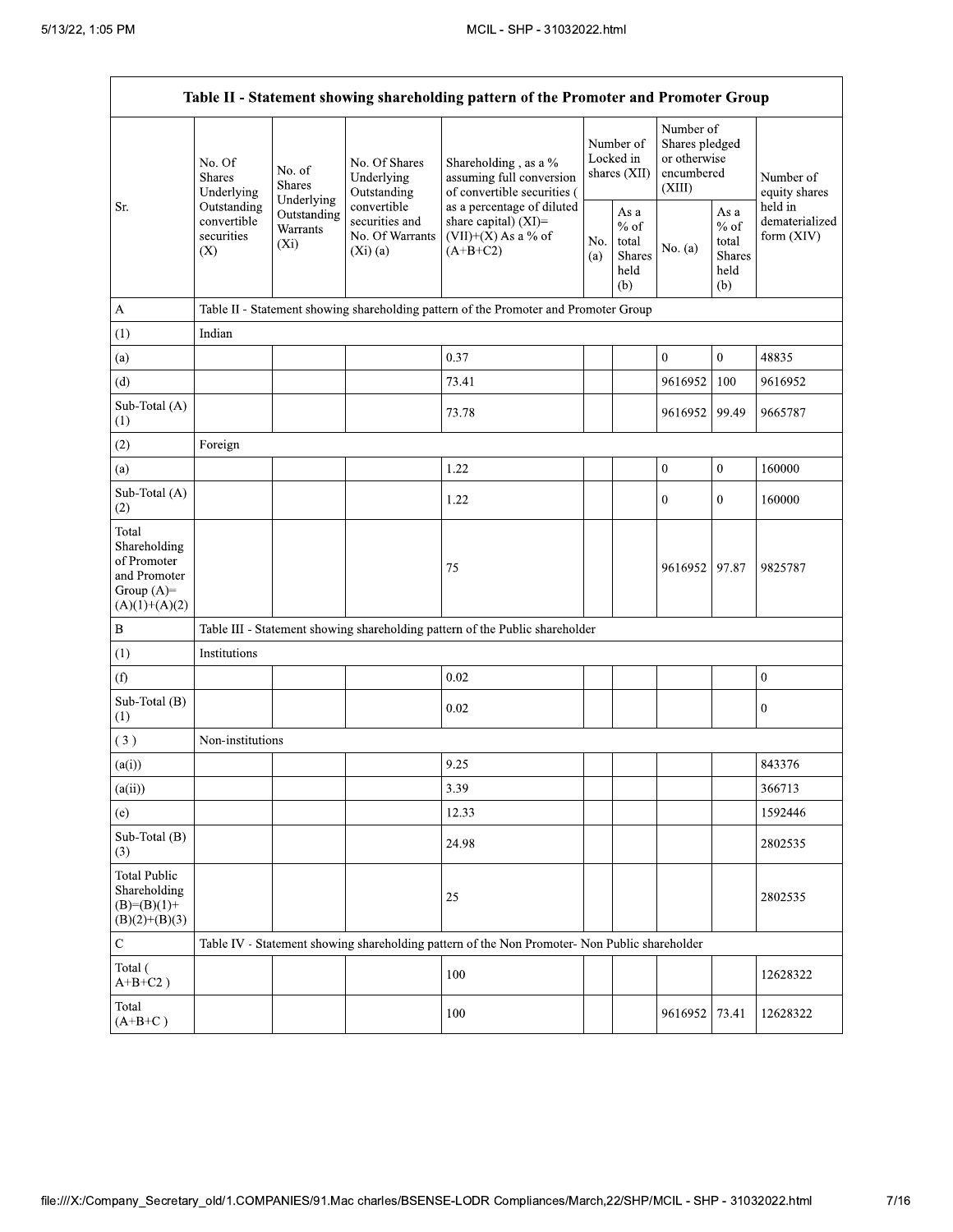| Individuals/Hindu undivided Family                                                                                                                                                       |                                                               |                       |  |  |  |  |  |  |
|------------------------------------------------------------------------------------------------------------------------------------------------------------------------------------------|---------------------------------------------------------------|-----------------------|--|--|--|--|--|--|
| Searial No.                                                                                                                                                                              | $\mathbf{1}$                                                  |                       |  |  |  |  |  |  |
| Name of the<br>Shareholders (I)                                                                                                                                                          | Jitendra Virwani                                              | Click here to go back |  |  |  |  |  |  |
| PAN(II)                                                                                                                                                                                  | AAVPV0738P                                                    | Total                 |  |  |  |  |  |  |
| No. of fully paid<br>up equity shares<br>held (IV)                                                                                                                                       | 48835                                                         | 48835                 |  |  |  |  |  |  |
| No. Of Partly paid-<br>up equity shares<br>held(V)                                                                                                                                       |                                                               |                       |  |  |  |  |  |  |
| No. Of shares<br>underlying<br>Depository<br>Receipts (VI)                                                                                                                               |                                                               |                       |  |  |  |  |  |  |
| Total nos. shares<br>held $(VII) = (IV) +$<br>$(V)+(VI)$                                                                                                                                 | 48835                                                         | 48835                 |  |  |  |  |  |  |
| Shareholding as a<br>% of total no. of<br>shares (calculated<br>as per SCRR,<br>1957) (VIII) As a<br>% of $(A+B+C2)$                                                                     | 0.37                                                          | 0.37                  |  |  |  |  |  |  |
|                                                                                                                                                                                          | Number of Voting Rights held in each class of securities (IX) |                       |  |  |  |  |  |  |
| Class eg:X                                                                                                                                                                               | 48835                                                         | 48835                 |  |  |  |  |  |  |
| Class eg:y                                                                                                                                                                               |                                                               |                       |  |  |  |  |  |  |
| Total                                                                                                                                                                                    | 48835                                                         | 48835                 |  |  |  |  |  |  |
| Total as a % of<br>Total Voting rights                                                                                                                                                   | 0.5                                                           | 0.5                   |  |  |  |  |  |  |
| No. Of Shares<br>Underlying<br>Outstanding<br>convertible<br>securities $(X)$                                                                                                            |                                                               |                       |  |  |  |  |  |  |
| No. of Shares<br>Underlying<br>Outstanding<br>Warrants (Xi)                                                                                                                              |                                                               |                       |  |  |  |  |  |  |
| No. Of Shares<br>Underlying<br>Outstanding<br>convertible<br>securities and No.<br>Of Warrants (Xi)<br>(a)                                                                               |                                                               |                       |  |  |  |  |  |  |
| Shareholding, as a<br>% assuming full<br>conversion of<br>convertible<br>securities (as a<br>percentage of<br>diluted share<br>capital) (XI)=<br>$(VII)+(Xi)(a)$ As a<br>% of $(A+B+C2)$ | 0.37                                                          | 0.37                  |  |  |  |  |  |  |
| Number of Locked in shares (XII)                                                                                                                                                         |                                                               |                       |  |  |  |  |  |  |
| No. (a)                                                                                                                                                                                  |                                                               |                       |  |  |  |  |  |  |
| As a % of total<br>Shares held (b)                                                                                                                                                       |                                                               |                       |  |  |  |  |  |  |
|                                                                                                                                                                                          | Number of Shares pledged or otherwise encumbered (XIII)       |                       |  |  |  |  |  |  |
| No. $(a)$                                                                                                                                                                                | $\boldsymbol{0}$                                              | $\boldsymbol{0}$      |  |  |  |  |  |  |

┯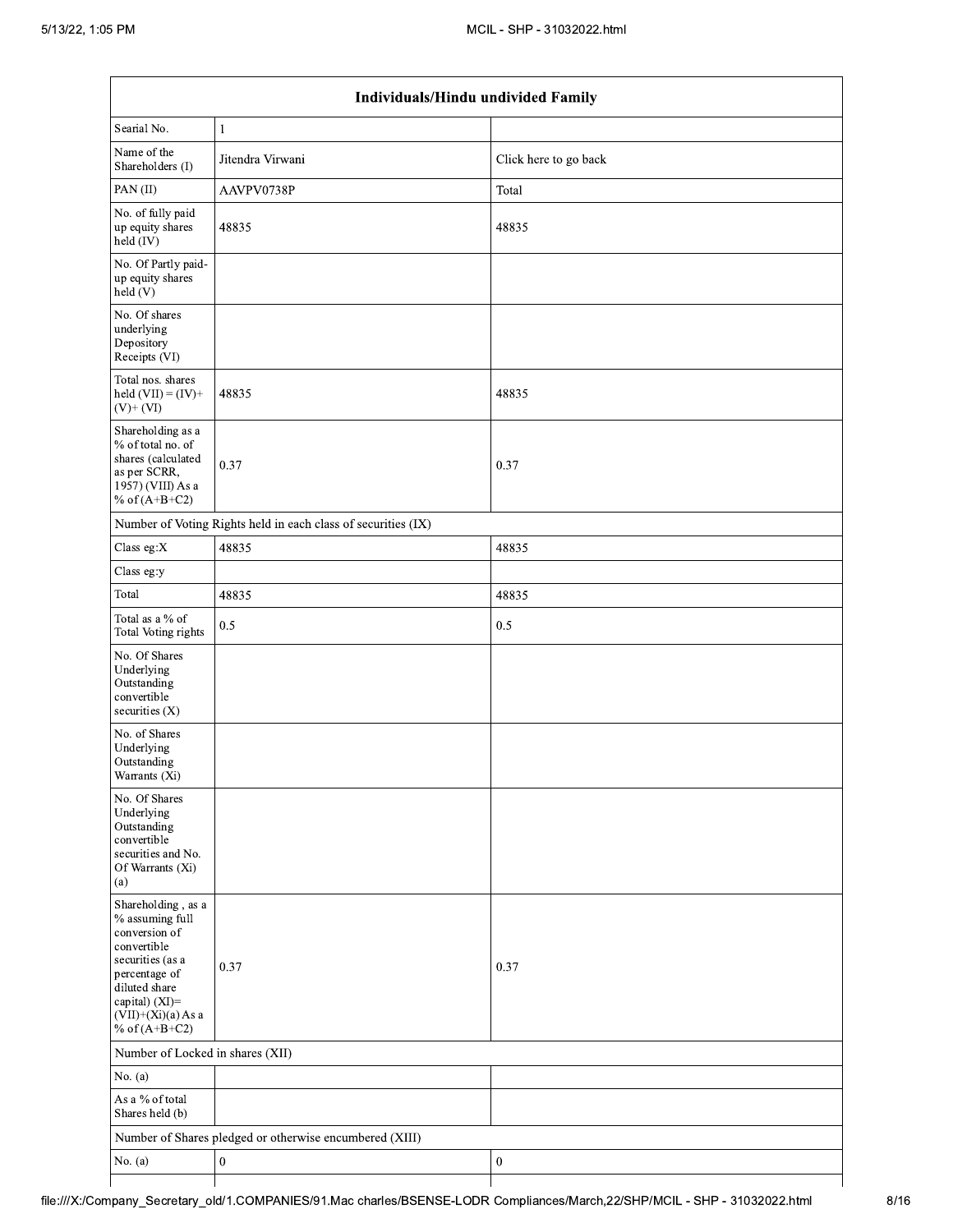5/13/22, 1:05 PM

## MCIL - SHP - 31032022.html

| As a % of total<br>Shares held (b)                                   | l 0            | $\mathbf{0}$ |
|----------------------------------------------------------------------|----------------|--------------|
| Number of equity<br>shares held in<br>dematerialized<br>form $(XIV)$ | 48835          | 48835        |
| Reason for not providing PAN                                         |                |              |
| Reason for not<br>providing PAN                                      |                |              |
| Shareholder type                                                     | Promoter Group |              |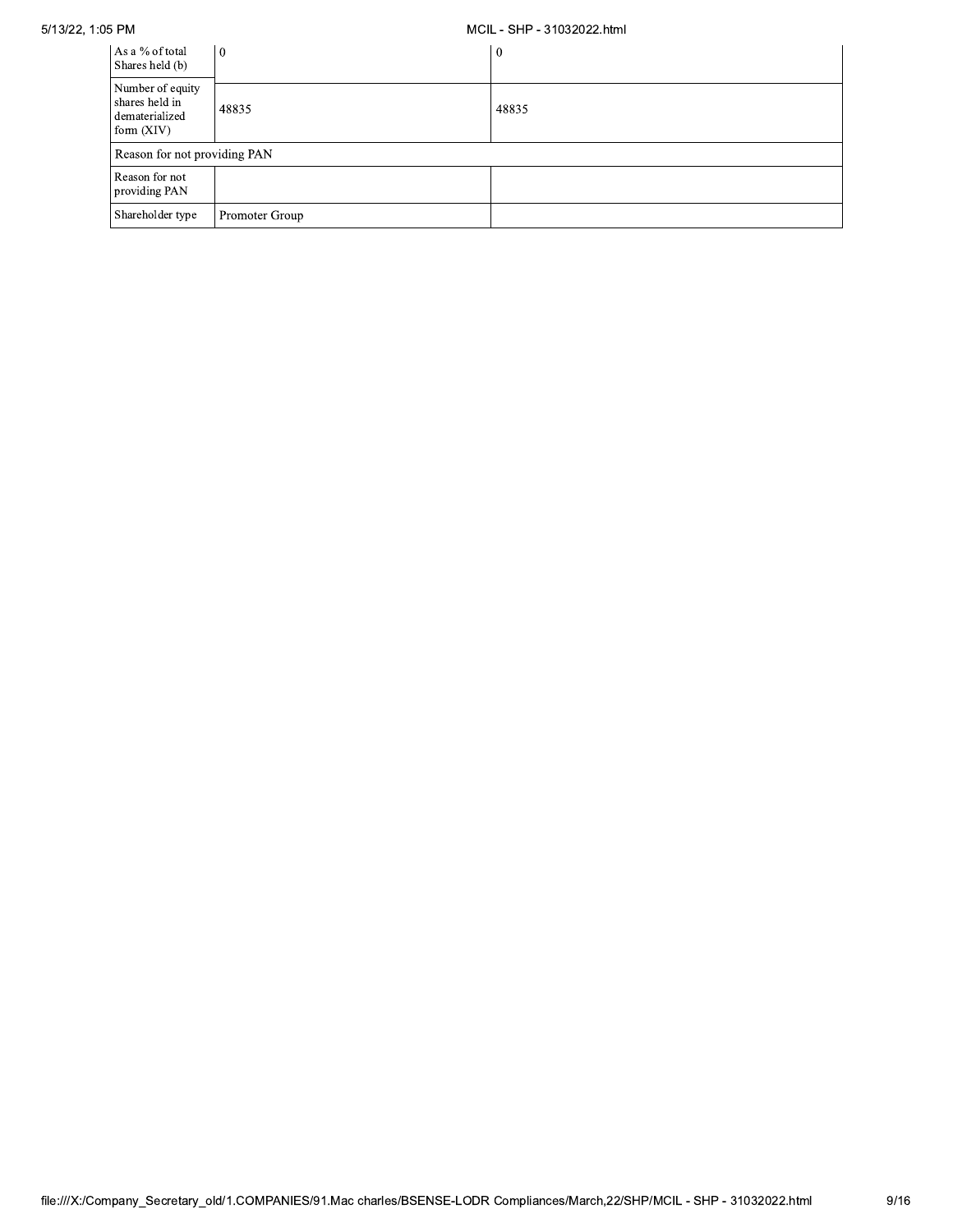| Searial No.<br>1<br>Category<br><b>Bodies Corporate</b><br>Click here to go back<br>Name of the<br>Embassy Property Developments Pvt ltd<br>Shareholders (I)<br>PAN(II)<br>AAACD6927A<br>Total<br>No. of the<br>1<br>1<br>Shareholders (I)<br>No. of fully paid<br>9616952<br>up equity shares<br>9616952<br>$held$ (IV)<br>No. Of Partly paid-<br>up equity shares<br>held(V)<br>No. Of shares<br>underlying<br>Depository<br>Receipts (VI)<br>Total nos. shares<br>9616952<br>9616952<br>held $(VII) = (IV) +$<br>$(V)+(VI)$<br>Shareholding as a<br>% of total no. of<br>shares (calculated<br>73.41<br>73.41<br>as per SCRR,<br>1957) (VIII) As a<br>% of $(A+B+C2)$<br>Number of Voting Rights held in each class of securities (IX)<br>Class eg: X<br>9616952<br>9616952<br>Class eg:y<br>Total<br>9616952<br>9616952<br>Total as a $\%$ of<br>97.87<br>97.87<br>Total Voting rights<br>No. Of Shares<br>Underlying<br>Outstanding<br>convertible<br>securities $(X)$<br>No. of Shares<br>Underlying<br>Outstanding<br>Warrants (Xi)<br>No. Of Shares<br>Underlying<br>Outstanding<br>convertible<br>securities and No.<br>Of Warrants (Xi)<br>(a)<br>Shareholding, as a<br>% assuming full<br>conversion of<br>convertible<br>securities (as a<br>73.41<br>73.41<br>percentage of<br>diluted share<br>capital) (XI)=<br>$(VII)+(X)$ As a %<br>of $(A+B+C2)$<br>Number of Locked in shares (XII)<br>No. $(a)$<br>As a % of total | Any Other (specify) |  |  |  |  |  |  |
|----------------------------------------------------------------------------------------------------------------------------------------------------------------------------------------------------------------------------------------------------------------------------------------------------------------------------------------------------------------------------------------------------------------------------------------------------------------------------------------------------------------------------------------------------------------------------------------------------------------------------------------------------------------------------------------------------------------------------------------------------------------------------------------------------------------------------------------------------------------------------------------------------------------------------------------------------------------------------------------------------------------------------------------------------------------------------------------------------------------------------------------------------------------------------------------------------------------------------------------------------------------------------------------------------------------------------------------------------------------------------------------------------------------------------------------|---------------------|--|--|--|--|--|--|
|                                                                                                                                                                                                                                                                                                                                                                                                                                                                                                                                                                                                                                                                                                                                                                                                                                                                                                                                                                                                                                                                                                                                                                                                                                                                                                                                                                                                                                        |                     |  |  |  |  |  |  |
|                                                                                                                                                                                                                                                                                                                                                                                                                                                                                                                                                                                                                                                                                                                                                                                                                                                                                                                                                                                                                                                                                                                                                                                                                                                                                                                                                                                                                                        |                     |  |  |  |  |  |  |
|                                                                                                                                                                                                                                                                                                                                                                                                                                                                                                                                                                                                                                                                                                                                                                                                                                                                                                                                                                                                                                                                                                                                                                                                                                                                                                                                                                                                                                        |                     |  |  |  |  |  |  |
|                                                                                                                                                                                                                                                                                                                                                                                                                                                                                                                                                                                                                                                                                                                                                                                                                                                                                                                                                                                                                                                                                                                                                                                                                                                                                                                                                                                                                                        |                     |  |  |  |  |  |  |
|                                                                                                                                                                                                                                                                                                                                                                                                                                                                                                                                                                                                                                                                                                                                                                                                                                                                                                                                                                                                                                                                                                                                                                                                                                                                                                                                                                                                                                        |                     |  |  |  |  |  |  |
|                                                                                                                                                                                                                                                                                                                                                                                                                                                                                                                                                                                                                                                                                                                                                                                                                                                                                                                                                                                                                                                                                                                                                                                                                                                                                                                                                                                                                                        |                     |  |  |  |  |  |  |
|                                                                                                                                                                                                                                                                                                                                                                                                                                                                                                                                                                                                                                                                                                                                                                                                                                                                                                                                                                                                                                                                                                                                                                                                                                                                                                                                                                                                                                        |                     |  |  |  |  |  |  |
| npany_Secretary_old/1.COMPANIES/91.Mac charles/BSENSE-LODR Compliances/March,22/SHP/MCIL - SHP - 31032022.html                                                                                                                                                                                                                                                                                                                                                                                                                                                                                                                                                                                                                                                                                                                                                                                                                                                                                                                                                                                                                                                                                                                                                                                                                                                                                                                         |                     |  |  |  |  |  |  |
|                                                                                                                                                                                                                                                                                                                                                                                                                                                                                                                                                                                                                                                                                                                                                                                                                                                                                                                                                                                                                                                                                                                                                                                                                                                                                                                                                                                                                                        |                     |  |  |  |  |  |  |
|                                                                                                                                                                                                                                                                                                                                                                                                                                                                                                                                                                                                                                                                                                                                                                                                                                                                                                                                                                                                                                                                                                                                                                                                                                                                                                                                                                                                                                        |                     |  |  |  |  |  |  |
|                                                                                                                                                                                                                                                                                                                                                                                                                                                                                                                                                                                                                                                                                                                                                                                                                                                                                                                                                                                                                                                                                                                                                                                                                                                                                                                                                                                                                                        |                     |  |  |  |  |  |  |
|                                                                                                                                                                                                                                                                                                                                                                                                                                                                                                                                                                                                                                                                                                                                                                                                                                                                                                                                                                                                                                                                                                                                                                                                                                                                                                                                                                                                                                        |                     |  |  |  |  |  |  |
|                                                                                                                                                                                                                                                                                                                                                                                                                                                                                                                                                                                                                                                                                                                                                                                                                                                                                                                                                                                                                                                                                                                                                                                                                                                                                                                                                                                                                                        |                     |  |  |  |  |  |  |
|                                                                                                                                                                                                                                                                                                                                                                                                                                                                                                                                                                                                                                                                                                                                                                                                                                                                                                                                                                                                                                                                                                                                                                                                                                                                                                                                                                                                                                        |                     |  |  |  |  |  |  |
|                                                                                                                                                                                                                                                                                                                                                                                                                                                                                                                                                                                                                                                                                                                                                                                                                                                                                                                                                                                                                                                                                                                                                                                                                                                                                                                                                                                                                                        |                     |  |  |  |  |  |  |
|                                                                                                                                                                                                                                                                                                                                                                                                                                                                                                                                                                                                                                                                                                                                                                                                                                                                                                                                                                                                                                                                                                                                                                                                                                                                                                                                                                                                                                        |                     |  |  |  |  |  |  |
|                                                                                                                                                                                                                                                                                                                                                                                                                                                                                                                                                                                                                                                                                                                                                                                                                                                                                                                                                                                                                                                                                                                                                                                                                                                                                                                                                                                                                                        |                     |  |  |  |  |  |  |
|                                                                                                                                                                                                                                                                                                                                                                                                                                                                                                                                                                                                                                                                                                                                                                                                                                                                                                                                                                                                                                                                                                                                                                                                                                                                                                                                                                                                                                        |                     |  |  |  |  |  |  |
|                                                                                                                                                                                                                                                                                                                                                                                                                                                                                                                                                                                                                                                                                                                                                                                                                                                                                                                                                                                                                                                                                                                                                                                                                                                                                                                                                                                                                                        |                     |  |  |  |  |  |  |
|                                                                                                                                                                                                                                                                                                                                                                                                                                                                                                                                                                                                                                                                                                                                                                                                                                                                                                                                                                                                                                                                                                                                                                                                                                                                                                                                                                                                                                        |                     |  |  |  |  |  |  |
|                                                                                                                                                                                                                                                                                                                                                                                                                                                                                                                                                                                                                                                                                                                                                                                                                                                                                                                                                                                                                                                                                                                                                                                                                                                                                                                                                                                                                                        |                     |  |  |  |  |  |  |
|                                                                                                                                                                                                                                                                                                                                                                                                                                                                                                                                                                                                                                                                                                                                                                                                                                                                                                                                                                                                                                                                                                                                                                                                                                                                                                                                                                                                                                        |                     |  |  |  |  |  |  |
|                                                                                                                                                                                                                                                                                                                                                                                                                                                                                                                                                                                                                                                                                                                                                                                                                                                                                                                                                                                                                                                                                                                                                                                                                                                                                                                                                                                                                                        |                     |  |  |  |  |  |  |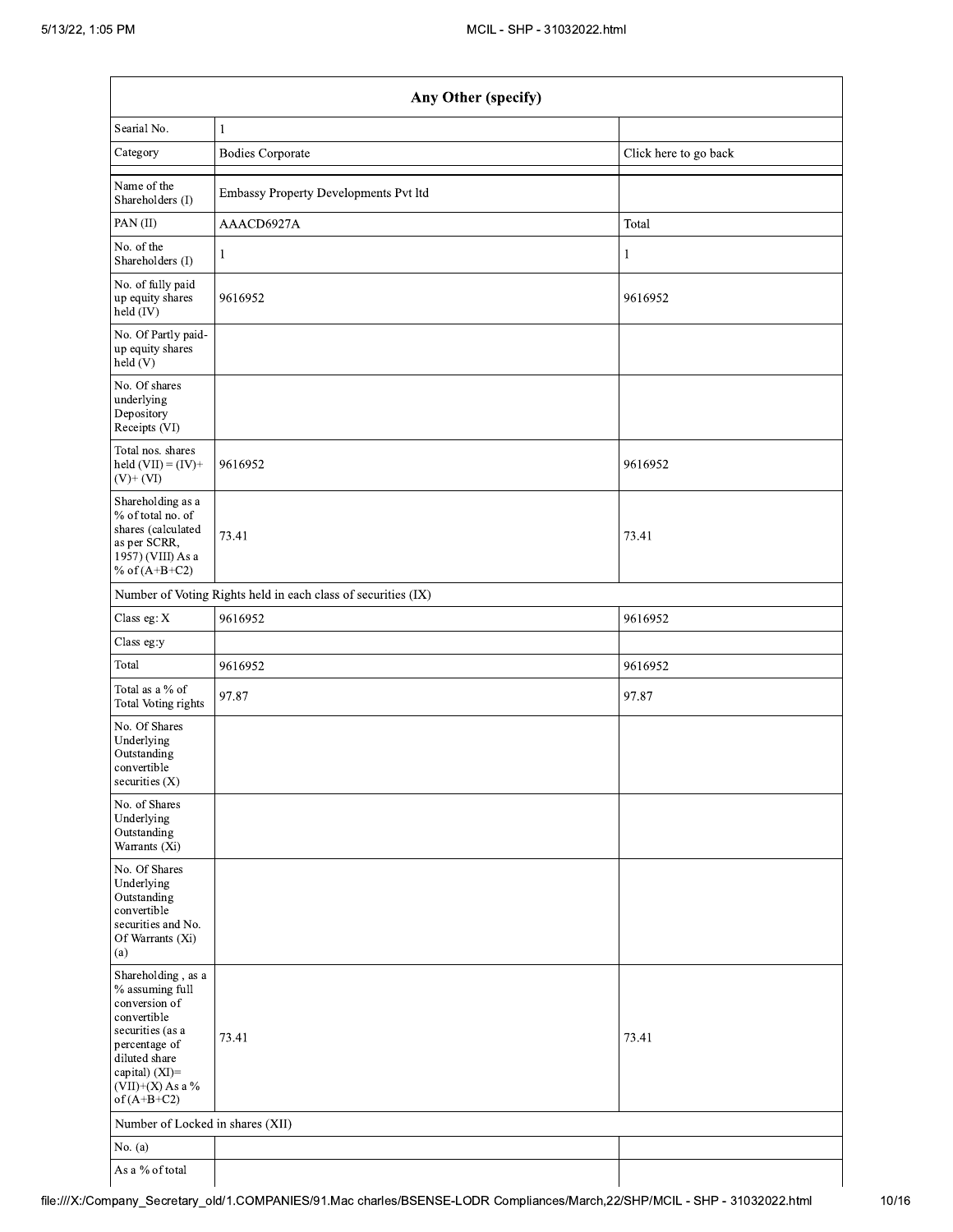| Shares held (b)                                                      |          |         |  |  |  |  |  |
|----------------------------------------------------------------------|----------|---------|--|--|--|--|--|
| Number of Shares pledged or otherwise encumbered (XIII)              |          |         |  |  |  |  |  |
| No. $(a)$                                                            | 9616952  | 9616952 |  |  |  |  |  |
| As a % of total<br>Shares held (b)                                   | 100      | 100     |  |  |  |  |  |
| Number of equity<br>shares held in<br>dematerialized<br>form $(XIV)$ | 9616952  | 9616952 |  |  |  |  |  |
| Reason for not providing PAN                                         |          |         |  |  |  |  |  |
| Reason for not<br>providing PAN                                      |          |         |  |  |  |  |  |
| Shareholder type                                                     | Promoter |         |  |  |  |  |  |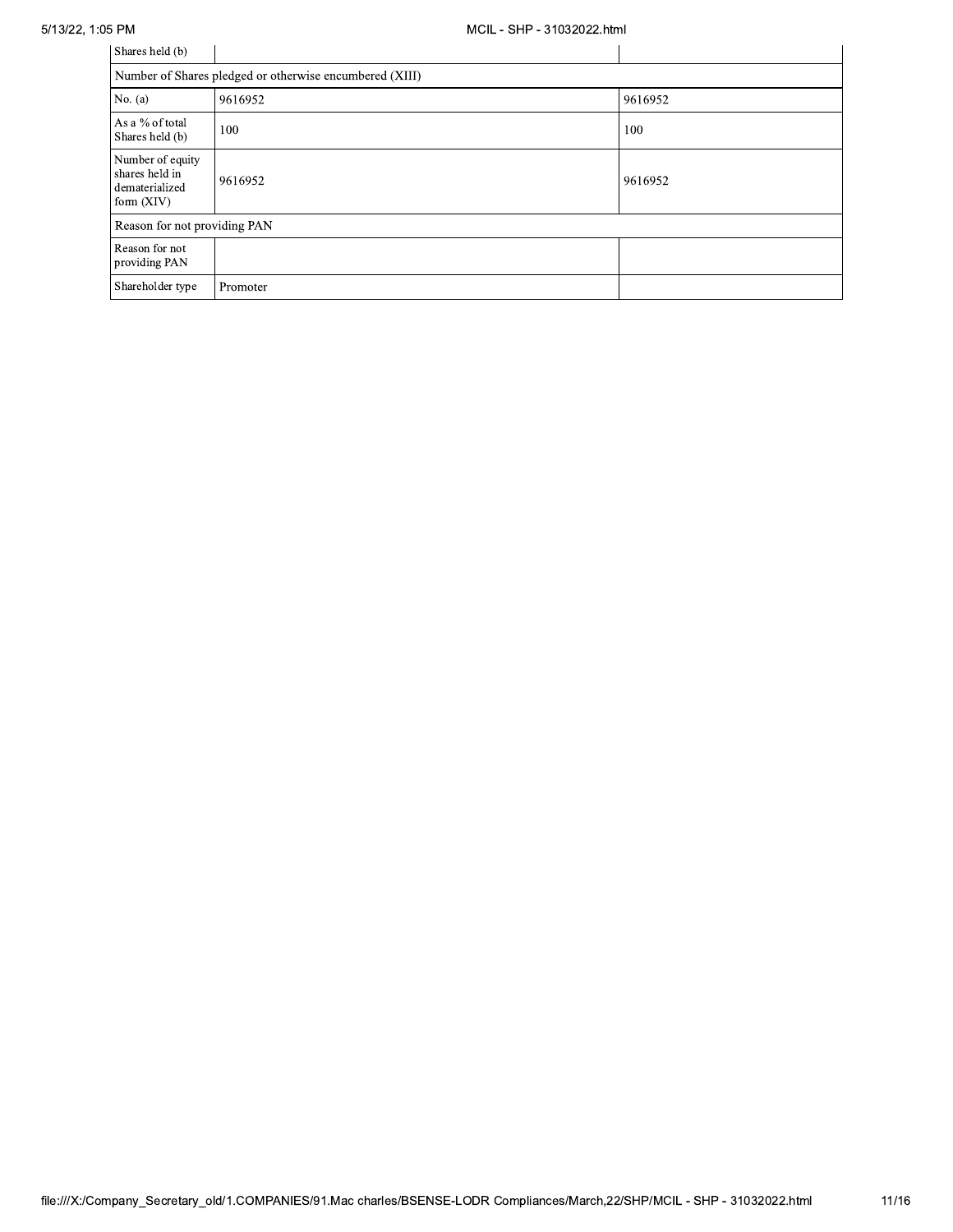| Individuals (NonResident Individuals/Foreign Individuals)                                                                                                                            |                                                               |                       |  |  |  |  |  |
|--------------------------------------------------------------------------------------------------------------------------------------------------------------------------------------|---------------------------------------------------------------|-----------------------|--|--|--|--|--|
| Searial No.                                                                                                                                                                          | $\mathbf{1}$                                                  |                       |  |  |  |  |  |
| Name of the<br>Shareholders (I)                                                                                                                                                      | <b>C B PARDHANANI</b>                                         | Click here to go back |  |  |  |  |  |
| PAN(II)                                                                                                                                                                              | AAFPC8167M                                                    | Total                 |  |  |  |  |  |
| No. of fully paid<br>up equity shares<br>held (IV)                                                                                                                                   | 160000                                                        | 160000                |  |  |  |  |  |
| No. Of Partly paid-<br>up equity shares<br>held(V)                                                                                                                                   |                                                               |                       |  |  |  |  |  |
| No. Of shares<br>underlying<br>Depository<br>Receipts (VI)                                                                                                                           |                                                               |                       |  |  |  |  |  |
| Total nos. shares<br>held $(VII) = (IV) +$<br>$(V)+(VI)$                                                                                                                             | 160000                                                        | 160000                |  |  |  |  |  |
| Shareholding as a<br>% of total no. of<br>shares (calculated<br>as per SCRR,<br>1957) (VIII) As a<br>% of $(A+B+C2)$                                                                 | 1.22                                                          | 1.22                  |  |  |  |  |  |
|                                                                                                                                                                                      | Number of Voting Rights held in each class of securities (IX) |                       |  |  |  |  |  |
| Class eg: X                                                                                                                                                                          | 160000                                                        | 160000                |  |  |  |  |  |
| Class eg:y                                                                                                                                                                           |                                                               |                       |  |  |  |  |  |
| Total                                                                                                                                                                                | 160000                                                        | 160000                |  |  |  |  |  |
| Total as a % of<br><b>Total Voting rights</b>                                                                                                                                        | 1.63                                                          | 1.63                  |  |  |  |  |  |
| No. Of Shares<br>Underlying<br>Outstanding<br>convertible<br>securities (X)                                                                                                          |                                                               |                       |  |  |  |  |  |
| No. of Shares<br>Underlying<br>Outstanding<br>Warrants (Xi)                                                                                                                          |                                                               |                       |  |  |  |  |  |
| No. Of Shares<br>Underlying<br>Outstanding<br>convertible<br>securities and No.<br>Of Warrants (Xi)<br>(a)                                                                           |                                                               |                       |  |  |  |  |  |
| Shareholding, as a<br>% assuming full<br>conversion of<br>convertible<br>securities (as a<br>percentage of<br>diluted share<br>capital) (XI)=<br>$(VII)+(X)$ As a %<br>of $(A+B+C2)$ | 1.22                                                          | 1.22                  |  |  |  |  |  |
| Number of Locked in shares (XII)                                                                                                                                                     |                                                               |                       |  |  |  |  |  |
| No. $(a)$                                                                                                                                                                            |                                                               |                       |  |  |  |  |  |
| As a % of total<br>Shares held (b)                                                                                                                                                   |                                                               |                       |  |  |  |  |  |
|                                                                                                                                                                                      | Number of Shares pledged or otherwise encumbered (XIII)       |                       |  |  |  |  |  |
| No. $(a)$                                                                                                                                                                            | $\boldsymbol{0}$                                              | $\boldsymbol{0}$      |  |  |  |  |  |
|                                                                                                                                                                                      |                                                               |                       |  |  |  |  |  |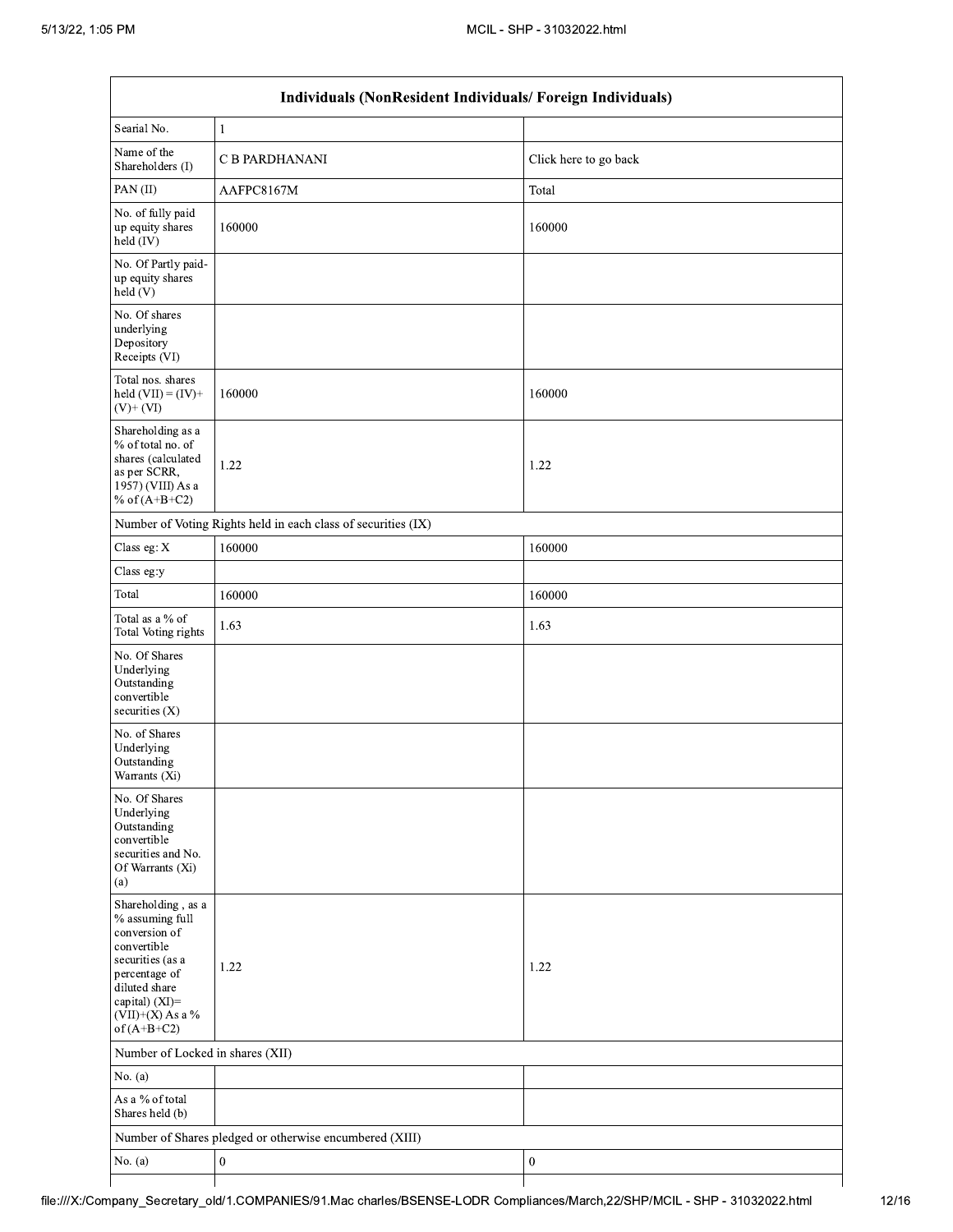5/13/22, 1.05 Pr

## MULL - SHP - 31032022.html

| As a % of total<br>Shares held (b)                                   | $\vert 0 \vert$ | l 0    |  |  |  |  |  |
|----------------------------------------------------------------------|-----------------|--------|--|--|--|--|--|
| Number of equity<br>shares held in<br>dematerialized<br>form $(XIV)$ | 160000          | 160000 |  |  |  |  |  |
| Reason for not providing PAN                                         |                 |        |  |  |  |  |  |
| Reason for not<br>providing PAN                                      |                 |        |  |  |  |  |  |
| Shareholder type                                                     | Promoter Group  |        |  |  |  |  |  |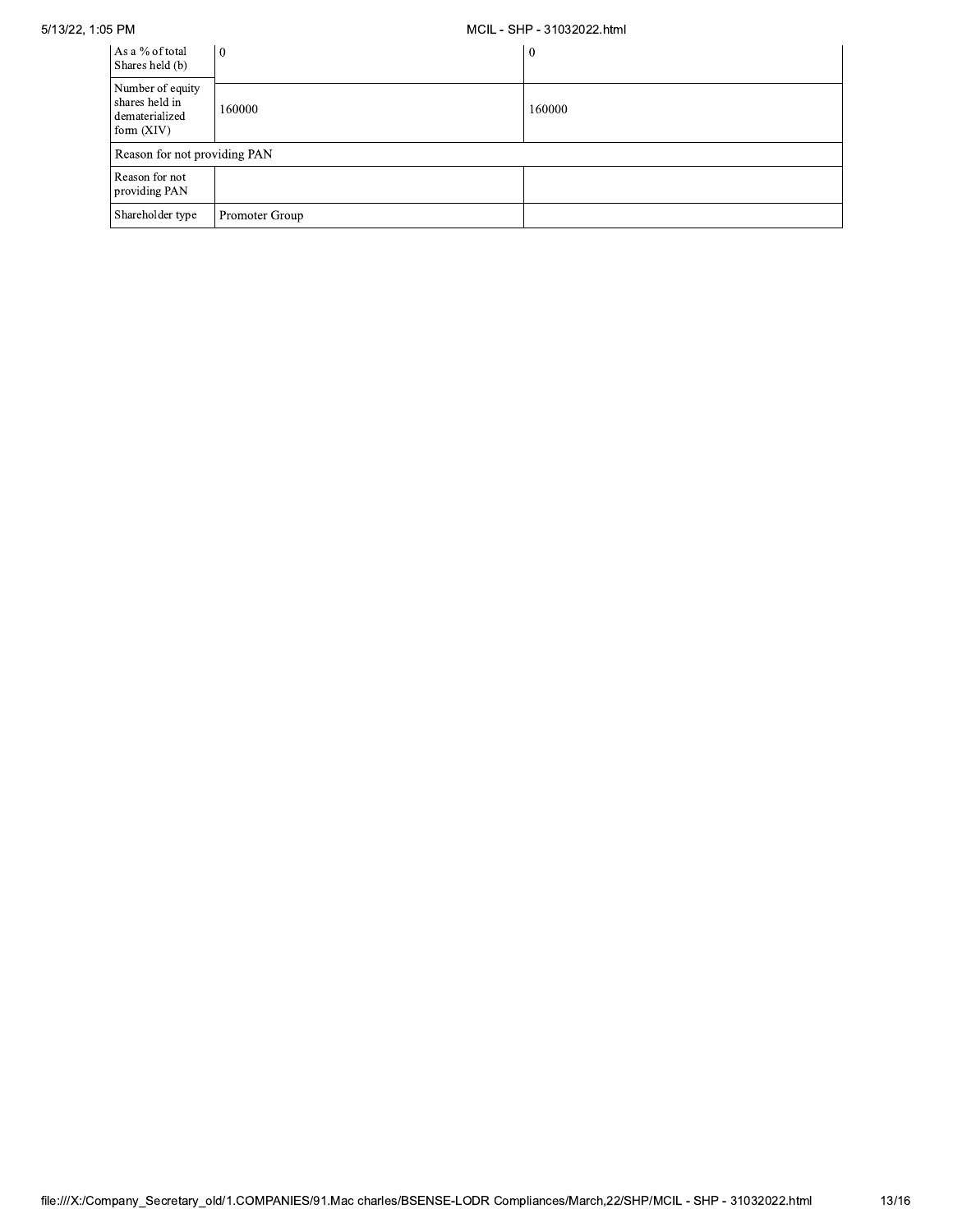| Any Other (specify)                                                                                                                                                                  |                         |                                                               |                                                                                                                |                  |              |                       |  |
|--------------------------------------------------------------------------------------------------------------------------------------------------------------------------------------|-------------------------|---------------------------------------------------------------|----------------------------------------------------------------------------------------------------------------|------------------|--------------|-----------------------|--|
| Searial No.                                                                                                                                                                          | $\mathbf{1}$            | $\overline{2}$                                                | 3                                                                                                              | $\overline{4}$   | 5            |                       |  |
| Category                                                                                                                                                                             | <b>Bodies Corporate</b> | <b>Clearing Members</b>                                       | Non-Resident Indian (NRI)                                                                                      | Trusts           | <b>IEPF</b>  |                       |  |
| Category / More<br>than 1 percentage                                                                                                                                                 | Category                | Category                                                      | Category                                                                                                       | Category         | Category     |                       |  |
| Name of the<br>Shareholders (I)                                                                                                                                                      |                         |                                                               |                                                                                                                |                  |              | Click here to go back |  |
| PAN(II)                                                                                                                                                                              |                         |                                                               |                                                                                                                |                  |              | Total                 |  |
| No. of the<br>Shareholders (I)                                                                                                                                                       | 46                      | 14                                                            | 154                                                                                                            | 49               | $\mathbf{1}$ | 264                   |  |
| No. of fully paid<br>up equity shares<br>held (IV)                                                                                                                                   | 1120373                 | 494                                                           | 59751                                                                                                          | 40678            | 394650       | 1615946               |  |
| No. Of Partly paid-<br>up equity shares<br>held (V)                                                                                                                                  |                         |                                                               |                                                                                                                |                  |              |                       |  |
| No. Of shares<br>underlying<br>Depository<br>Receipts (VI)                                                                                                                           |                         |                                                               |                                                                                                                |                  |              |                       |  |
| Total nos. shares<br>held $(VII) = (IV) +$<br>$(V)$ + $(VI)$                                                                                                                         | 1120373                 | 494                                                           | 59751                                                                                                          | 40678            | 394650       | 1615946               |  |
| Shareholding as a<br>% of total no. of<br>shares (calculated<br>as per SCRR,<br>1957) (VIII) As a<br>% of $(A+B+C2)$                                                                 | 8.55                    | $\boldsymbol{0}$                                              | 0.46                                                                                                           | 0.31             | 3.01         | 12.33                 |  |
|                                                                                                                                                                                      |                         | Number of Voting Rights held in each class of securities (IX) |                                                                                                                |                  |              |                       |  |
| Class eg: X                                                                                                                                                                          | $\mathbf{0}$            | $\boldsymbol{0}$                                              | $\boldsymbol{0}$                                                                                               | $\boldsymbol{0}$ | $\pmb{0}$    | $\boldsymbol{0}$      |  |
| Class eg:y                                                                                                                                                                           |                         |                                                               |                                                                                                                |                  |              |                       |  |
| Total                                                                                                                                                                                | $\boldsymbol{0}$        | $\mathbf{0}$                                                  | $\boldsymbol{0}$                                                                                               | $\mathbf{0}$     | $\mathbf{0}$ | $\boldsymbol{0}$      |  |
| Total as a % of<br>Total Voting rights                                                                                                                                               | $\mathbf{0}$            | $\boldsymbol{0}$                                              | $\boldsymbol{0}$                                                                                               | $\mathbf{0}$     | $\mathbf{0}$ | $\boldsymbol{0}$      |  |
| No. Of Shares<br>Underlying<br>Outstanding<br>convertible<br>securities $(X)$                                                                                                        |                         |                                                               |                                                                                                                |                  |              |                       |  |
| No. of Shares<br>Underlying<br>Outstanding<br>Warrants (Xi)                                                                                                                          |                         |                                                               |                                                                                                                |                  |              |                       |  |
| No. Of Shares<br>Underlying<br>Outstanding<br>convertible<br>securities and No.<br>Of Warrants (Xi)<br>(a)                                                                           |                         |                                                               |                                                                                                                |                  |              |                       |  |
| Shareholding, as a<br>% assuming full<br>conversion of<br>convertible<br>securities (as a<br>percentage of<br>diluted share<br>capital) (XI)=<br>$(VII)+(X)$ As a %<br>of $(A+B+C2)$ | 8.55                    | $\mathbf{0}$                                                  | 0.46                                                                                                           | 0.31             | 3.01         | 12.33                 |  |
| Number of Locked in shares (XII)                                                                                                                                                     |                         |                                                               |                                                                                                                |                  |              |                       |  |
| No. (a)                                                                                                                                                                              |                         |                                                               | npany_Secretary_old/1.COMPANIES/91.Mac charles/BSENSE-LODR Compliances/March,22/SHP/MCIL - SHP - 31032022.html |                  |              |                       |  |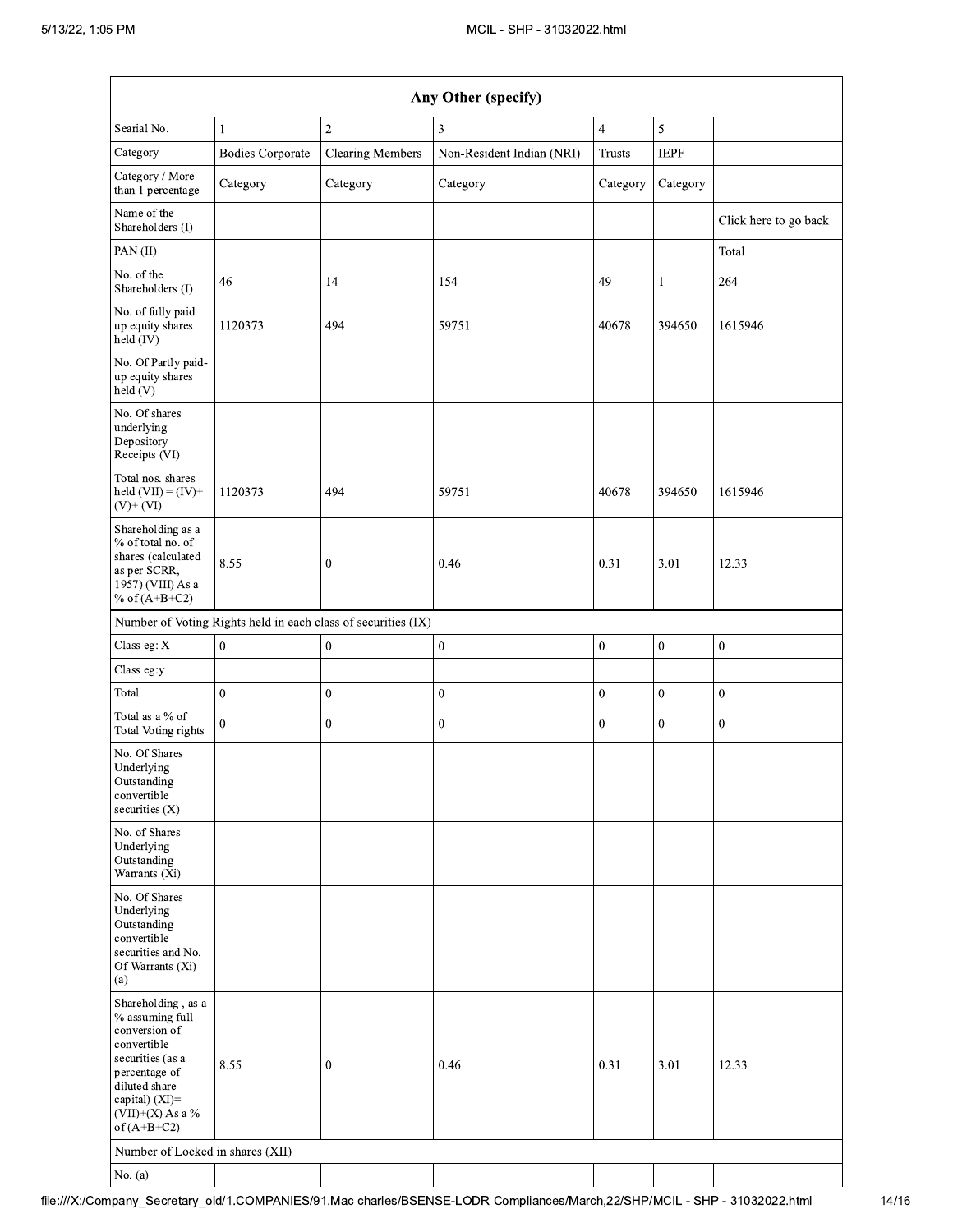| As a % of total<br>Shares held (b)                                   |         |     |       |       |        |         |  |  |
|----------------------------------------------------------------------|---------|-----|-------|-------|--------|---------|--|--|
| Number of equity<br>shares held in<br>dematerialized<br>form $(XIV)$ | 1117623 | 494 | 39001 | 40678 | 394650 | 1592446 |  |  |
| Reason for not providing PAN                                         |         |     |       |       |        |         |  |  |
| Reason for not<br>providing PAN                                      |         |     |       |       |        |         |  |  |